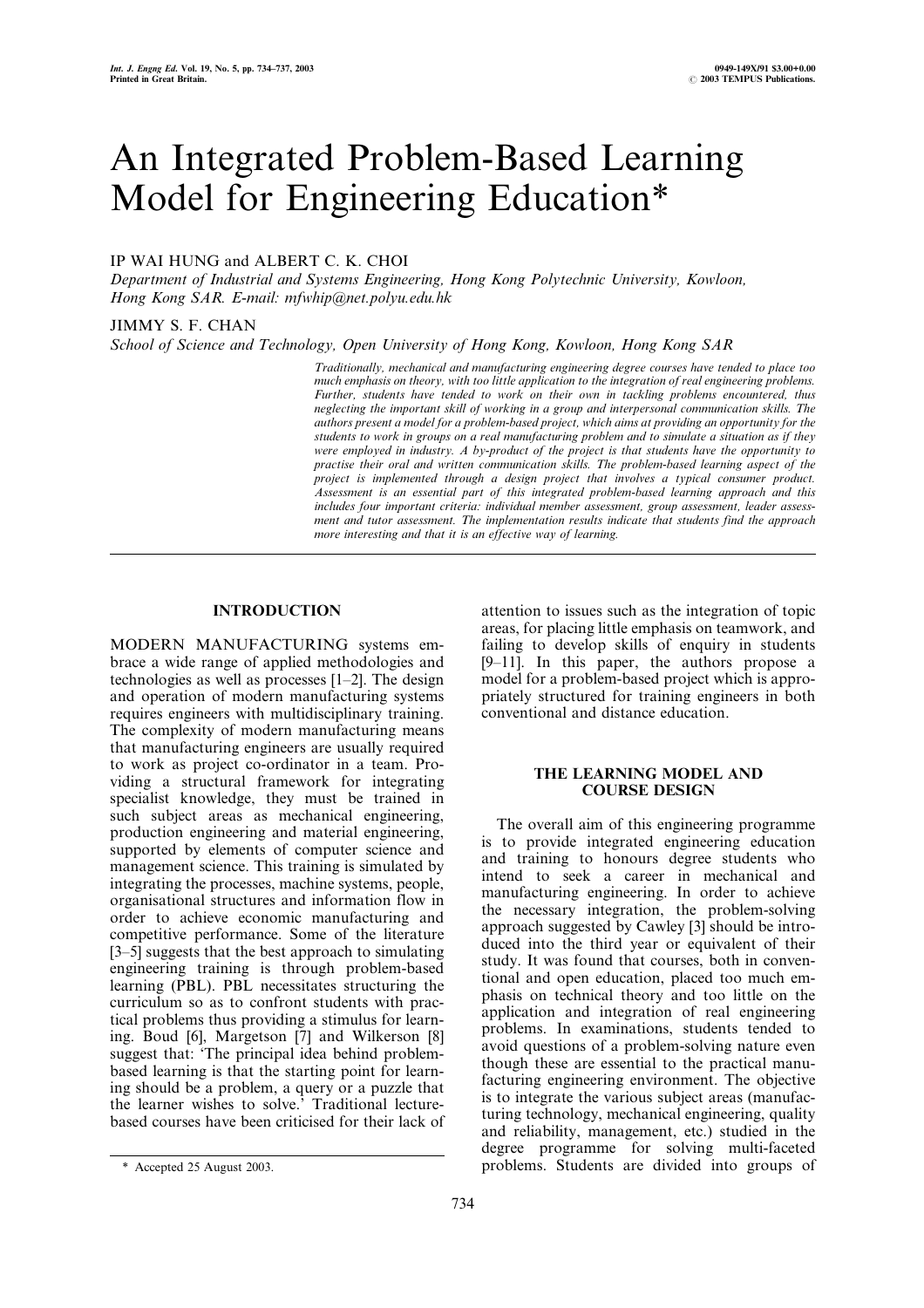

Fig. 1. The five tasks of integrated PBL.

five and work on a group project where they design a manufacturing system to produce a specific product or range of products. In order to achieve this integrated problem-solving learning objective, students are presented with a scenario in manufacturing a prototype product with major subtasks including: design and process analysis, analysis and design of tooling, automation, the manufacturing system and the quality system. Fig. 1 illustrates the five tasks which form the basis of integrated problem-based learning. At the commencement of the course, there is an introductory briefing, and, prior to the commencement of each task, there is a detailed briefing. Students are required to submit a report to the project supervisors or course coordinator concerned, and the group leader of each student group gives a presentation at the end of each task. The project is assessed on the basis of the presentation and the report for each task.

## The products and tasks

A scenario of a manufacturing firm is set up, and its manufacturing processes consist of five major sub-tasks for students to tackle. Based upon internal and external factors, students are required to make decisions on how the manufacturing firm should operate and how its products should be made. This company is a local manufacturer with typical characteristics that can be found in companies in Hong Kong and China. Its market research department has estimated annual production figures for each product. The company has decided to establish a new factory to manufacture these products, in order to meet the expected demand. The factory has to meet the anticipated demand and has sufficient capacity to meet any increase in production caused by the development of other, similar products. Furthermore, in this problem-solving exercise, the students

are provided with different products. The main tasks of this problem-based learning are described below:

• Design and process analysis

The first of the five sub-tasks is 'design and process analysis'. This task is divided into two parts: a detailed design analysis of the product, and its process planning. Students are asked to provide an overall specification for the given product and to produce production drawings of the manufactured components of any one unit. They are required to produce production drawings of those manufactured components which they consider to be most important, with all geometric and dimensions tolerances.

. Analysis and design of tooling

After completing the design analysis and process planning, students proceed to the analysis and design of tooling. This task consists of two elements: an analysis of the tooling required for the production of the components of the product, and a detailed design of the tooling itself. Their analysis must contain detailed descriptions in terms of type, size, form and quantity, with indications of both technical and economic considerations.

#### • Automation

This task is concerned with an examination of automating the products to identify the potential areas where automation can be introduced to improve productivity. The idea here is to use either analytical and/or lateral (creative) thinking techniques such as brainstorming, analogy, etc., to generate ideas and examine both their technical and economic feasibility. Students are required to describe the proposed automation method and indicate the hardware involved in a form that would be considered acceptable for reporting to senior management.

#### • Manufacturing system

A manufacturing system operates within the overall context of a supply chain. This supply chain starts with the purchase of raw materials, component parts and sub-assemblies and ends when the finished product reaches the consumer. The effective and efficient use of resources is affected by many factors, both internal and external. Furthermore, it is necessary to tie these together to develop a manufacturing system that is able to produce the required product in the right quantity at the right cost at the right time and of an acceptable quality.

# • Quality system

This task is concerned with the design of a quality system to ensure that the product will be produced according to its specifications and that any deviations from this will be identified early in the production cycle. It is particularly important that products of unacceptable quality do not reach the consumer. This task is concerned with management of the quality function, assurance of design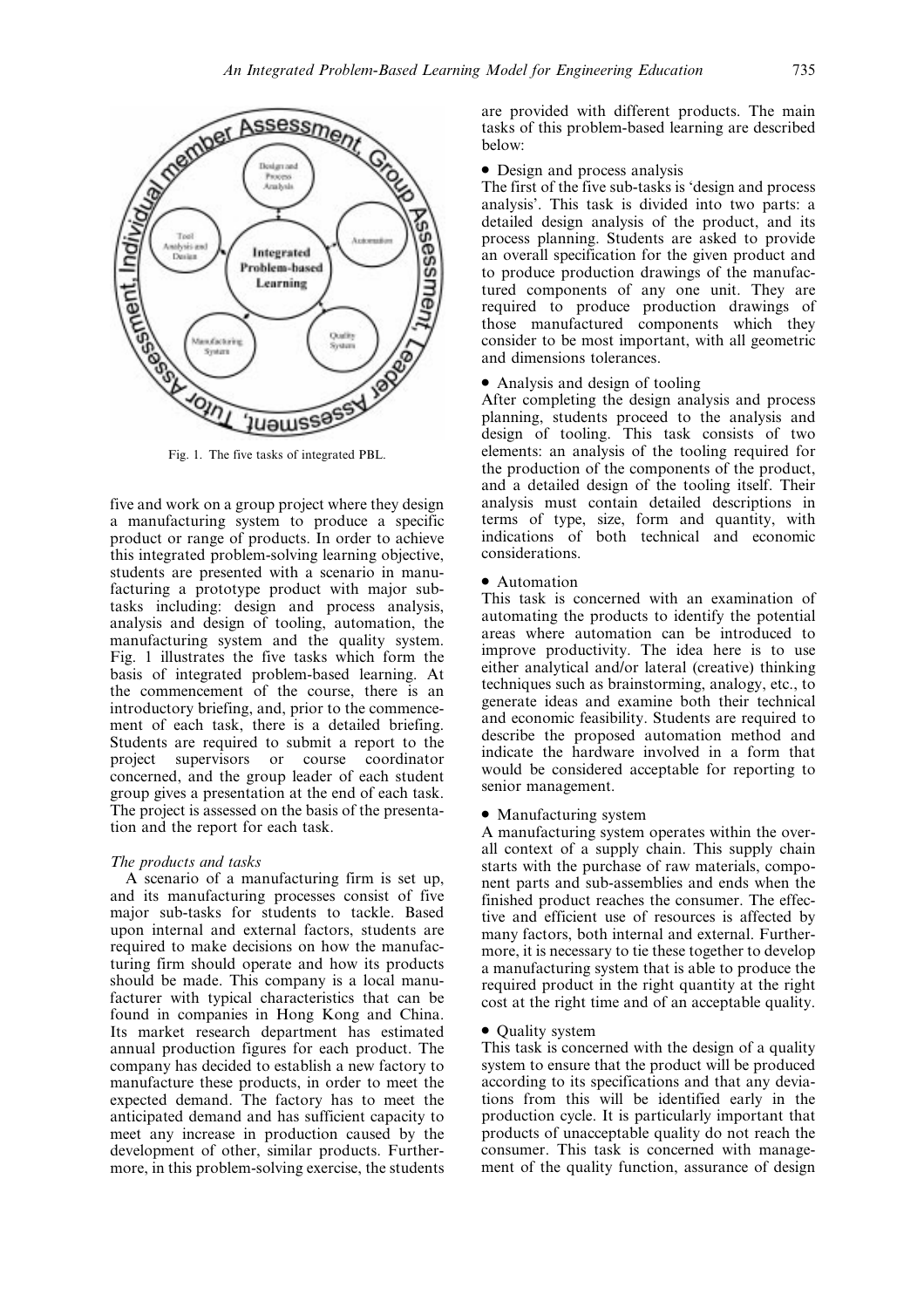and manufacturing quality, as well as quality control of the manufacturing processes.

## ASSESSMENT METHOD

Assessment is an essential part of this integrated problem-based learning approach. The above tasks are evaluated by four important criteria: individual member assessment, group assessment, leader assessment and tutor assessment. At the beginning of this exercise, student groups decide among themselves who will lead each group. A different student will lead each task, so that all students have the opportunity to be group leaders. The group leader is responsible for organising the individual responsibilities of group members, ensuring that the task makes reasonable progress and writing the report. The group leader is required to write a leader's report, including a log book listing how he/she has organised the work, the number of meetings, the difficulties encountered, how they were resolved, gaining cooperation from team members, etc. In addition, there is the main report, which describes each specific section, including individual reports by all the group members and the group leader that clearly identify the area of work they have been responsible for, so that assessment can be based on the work of individual group members. The group leader is also required to make an assessment of each group member. This must include a grade for each of the duties of each member. This report is kept confidential. The group leader also makes a self-assessment on his/her performance. This should contain the duties he/she has performed and a grade.

As mentioned earlier, all of the group members are responsible to the group leader for the particular task that has been assigned to them. They are required to carry out the necessary work and write the relevant section of the main report. In doing this, they must ensure that their contribution is in the standardised format agreed by the group. Furthermore, all group members appraise the performance of their respective group leaders as well as providing an individual assessment on their own performance, including an overall grade.

Staff members will attend the oral presentation and study the reports (the group leader's report and the main report). The oral presentation will be delivered by the group leader and should take about 20 minutes. However, other individuals may be involved in this, particularly when answering questions about individual aspects of the work. Generally, there will be five students per group, but the number of students in a group may vary depending on total student numbers. Each group will consist of the same members throughout the academic year. Since the project comprises five tasks, there will be an introduction to the project prior to the first task. After the fifth task is completed, there will be an overall review. A

detailed schedule is given to the students. All students are required to take part in the presentation, each with a time slot of 30 minutes (20 minutes for the presentation and 10 to allow for questions). All groups must submit their reports, individual assessments and group assessments before their presentation.

## DISCUSSION AND CONCLUSION

At the end of the course, the students are asked to complete a comprehensive evaluation questionnaire with a set of questions that cover each aspect of this subject. The response has indicated that the PBL approach is very satisfactory and the objectives of the training are met. The majority of students appreciated and enjoyed the problemsolving approach, because it stimulated them to tackle the problems using knowledge gained in the early years of their studies. However, some students commented that they were not able to complete all the problems and that they felt that the subject was more time-consuming than a conventional course. It was generally agreed that the problem-solving approach is more interesting and provides an effective way of learning. The study groups played an important role in the integration and application of engineering subjects that have been learned previously. The supportive atmosphere established in the group encouraged interaction and decision-making activities, and hence promoted motivation, communication, creativity, flexibility and adaptability, all of which are essential for an engineer to be successful in industry.

Past experience had shown that there was too much emphasis on technical theory and too little on application to real engineering problems. As a result, in examinations, students tended to avoid questions of a problem-solving nature, even though these are essential to the practical manufacturing engineering environment. In this paper, the authors have proposed an integrated problembased learning model for the training of manufacturing engineers. The teaching material for a conventional course is converted into a problembased learning format, which develops the professional knowledge of the students to learn to solve practical engineering problems. A scenario of a manufacturing company is presented, and its manufacturing processes are divided into five major sub-tasks for students to tackle. Based upon internal and external factors, students are required to make decisions on how the manufacturing firm should operate and how its products should be made. The design and development of this problem-based learning approach has overcome the major obstacle of conventional lectures, which do not provide the students with the integration and practical engineering problems that are faced in the industry. The majority of students